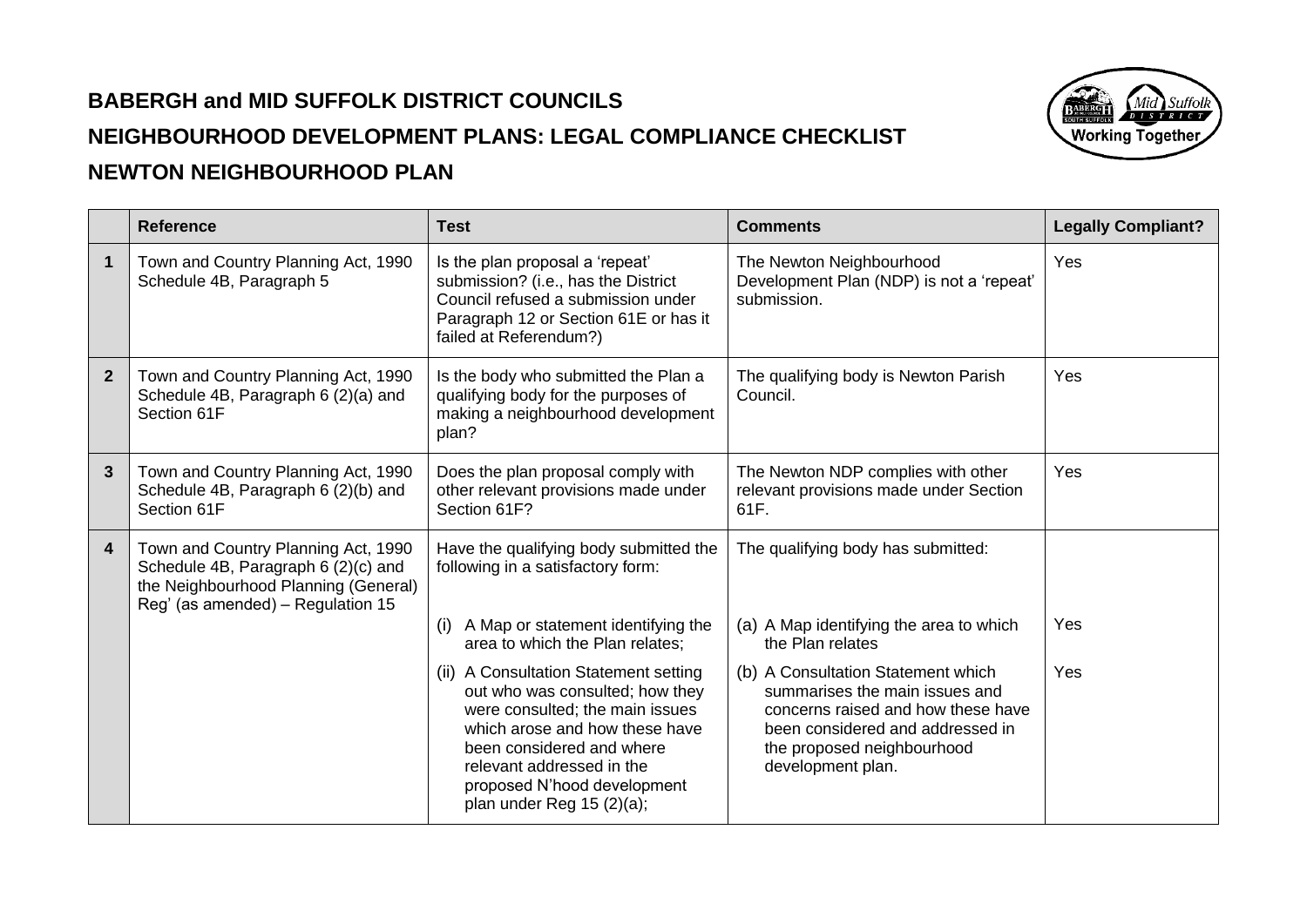|                |                                                                                                                                                                                                                                      | (iii) The proposed neighbourhood<br>development plan;                                                                                                                                                                                                                                                                                                                                                                                                           | (c) The proposed Neighbourhood<br>Development Plan                                                                                                                                                                                                                                                                                                                                  | Yes        |
|----------------|--------------------------------------------------------------------------------------------------------------------------------------------------------------------------------------------------------------------------------------|-----------------------------------------------------------------------------------------------------------------------------------------------------------------------------------------------------------------------------------------------------------------------------------------------------------------------------------------------------------------------------------------------------------------------------------------------------------------|-------------------------------------------------------------------------------------------------------------------------------------------------------------------------------------------------------------------------------------------------------------------------------------------------------------------------------------------------------------------------------------|------------|
|                |                                                                                                                                                                                                                                      | (iv) A statement explaining how the<br>neighbourhood development plan<br>meets the 'Basic Conditions' (i.e.<br>the Town and Country Planning<br>Act, 1990 Schedule 4B, Paragraph<br>$8(2)$ ; and                                                                                                                                                                                                                                                                | (d) A 'Basic Conditions' Statement (NB:<br>It is the Independent Examiners role<br>to determine whether the Plan meets<br>the 'Basic Conditions', not the District<br>Council)                                                                                                                                                                                                      | Yes        |
|                | The Conservation of Habitats and<br>Species Regulations 2010 as<br>amended by Schedule 2 of the<br>Neighbourhood Planning (General)<br>Regulations, 2012; and the<br><b>Conservation of Habitats and Species</b><br>Regulations 2017 | (v) EITHER an environmental report<br>prepared in accordance prepared<br>in accordance with Paragraph (2)<br>and (3) of Regulation 12 of the<br><b>Environmental Assessment of</b><br>Plans & Programmes Regulations<br>2004) OR a Statement of Reasons<br>for determination under Regulation<br>9(1) of the Environmental<br>Assessment of Plans and<br>Programmes Regulations 2004<br>that the Plan is unlikely to have<br>significant environmental effects. | (e) The statutory bodies were consulted<br>on the content of an appropriate SEA<br>Screening Assessment and<br>concurred with the finding that the<br>Newton NDP is unlikely to have<br>significant environmental effects.<br>Babergh District Council issued a<br>Determination Notice to this effect in<br>December 2020                                                          | <b>Yes</b> |
|                |                                                                                                                                                                                                                                      | (vi) Where required, information to<br>enable an Appropriate Assessment<br>under the Conservation of Habitats<br>and Species Regulations, 2017.                                                                                                                                                                                                                                                                                                                 | A HRA Screening Assessment was<br>(f)<br>undertaken and the statutory body<br>concurred with the finding that the<br>Newton NDP is not predicted to have<br>any likely significant effects on a<br>Habitats Site, either alone or in<br>combination with other plans and<br>projects. Babergh District Council<br>issued a Determination Notice to this<br>effect in December 2020. | Yes        |
| $5\phantom{1}$ | Town and Country Planning Act, 1990<br>Schedule 4B, Paragraph 6 (2)(d) and<br>the Neighbourhood Planning (General)<br>Regulations, 2012 - Regulation 15<br>$(2)(a)$ .                                                                | Has the qualifying body complied with<br>the requirements of the Town and<br>Country Planning Act, 1990, Schedule<br>4B and the Regulations regarding the<br>scope of pre-submission consultation?                                                                                                                                                                                                                                                              | The qualifying body has complied with<br>the requirements of the regulations as<br>evidenced within its submitted<br>consultation statement.                                                                                                                                                                                                                                        | Yes        |